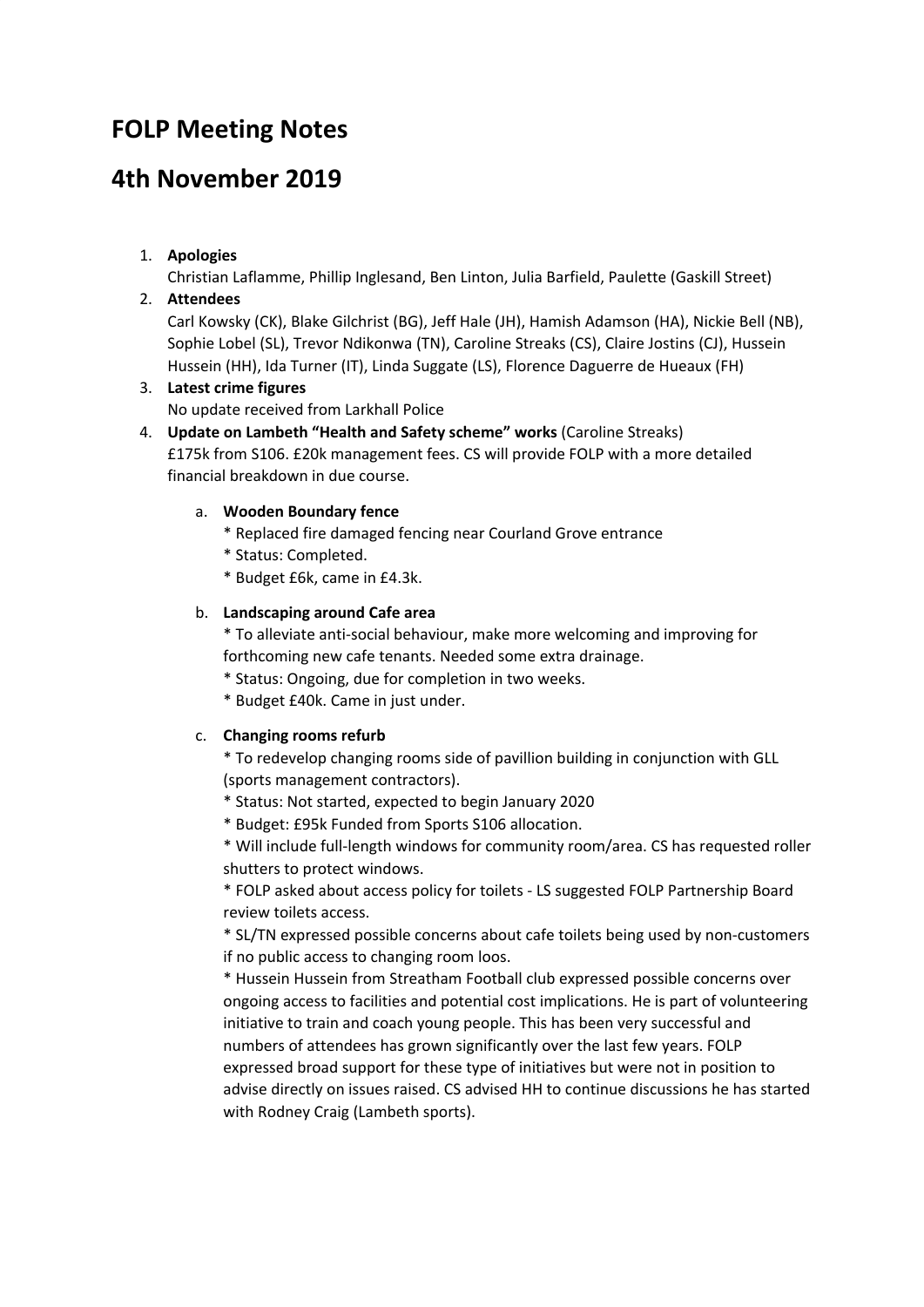### d. **Tree works**

\* Survey was commissioned to look at tree health, what cutbacks are needed (e.g. around lights etc).

- \* Budget: £2.5k (survey only). Current costs £2.7k.
- \* Status: Survey completed but works not yet started.
- \* Project has been brought in house, CS managing with AJ.

\* Costs for works not yet finalised. CS advised costs will be covered from savings in other parks maintenance areas. However, Lambeth are behind on tree work due to limited in-house specialist resources. CS will chase and update FOLP.

#### e. **Improved lighting**

\* To improve lighting around the park but doesn't include changing room area or Southville entrance as these will be dealt with under separate initiatives.

\* Budget: £7k. £5.5k has now been spent on a single new lighting column near table tennis area (?).

\* LS: Was survey done to ascertain priorities? CS: No, but did walkabout with lighting company and CK to assess needs.

### f. **Under 5s playground area**

\* Budget: £5k was allocated for resurfacing but this was done as part of in-house maintenance instead.

\* Suggestion that this money could be used on adding baby-changing facility to changing room redevelopment

### g. **Priory Grove entrance brick wall.**

\* KC is still pursuing enquiry with Crown Estate about area behind wall

\* CS has been asked to get quotes for knocking down wall, pending outcome of above

\* CK suggested bricks from wall could be reused if demolition goes ahead

#### h. **Pampas grass**

\* LS asked for an update on progress.

\* Rob Allen (Lambeth) has come back with a quote for removal - £771. Original estimate was £4k, so much cheaper than expected.

\* However, lack of progress on next steps.

\* CS to chase Rob.

# i. **Lambeth Council - New employee called Ian Ross**

\* Sits somewhere between Kevin Crook and Jude.

\* CS to provide further info

# j. **3G football pitch**

\* CS advised 3g pitch will be closed for redevelopment for a period starting in November. However, this is not part of CS managed works. Project is being overseen by Lara Mifsud-Bonici, Lambeth sports and leisure.

#### 5. **Redevelopment of Lambeth College**

Eta Mullana from CTRA raised concerns about proposed height of the development, asked if FOLP members could support their efforts and petition.